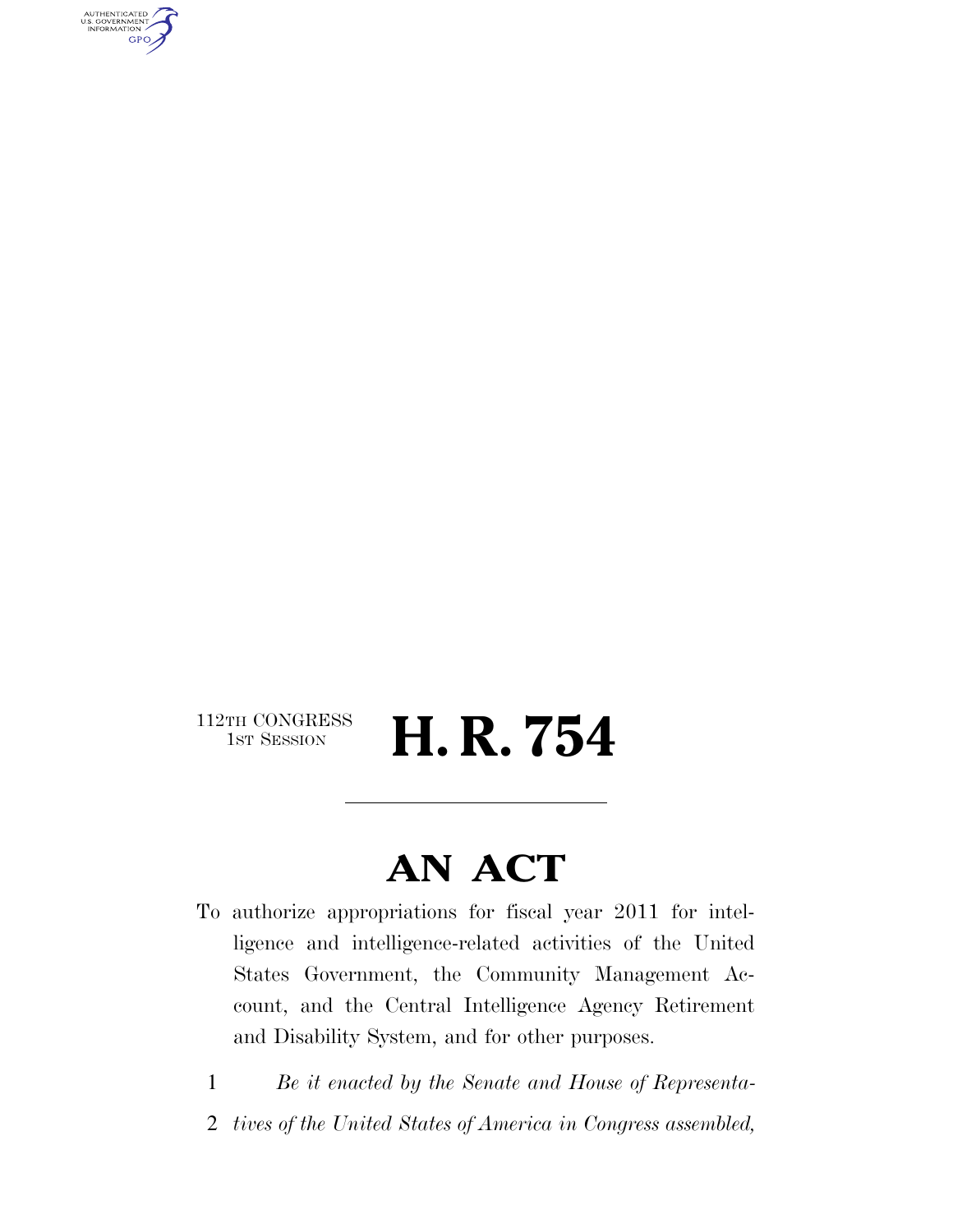## 1 **SECTION 1. SHORT TITLE; TABLE OF CONTENTS.**

- 2 (a) SHORT TITLE.—This Act may be cited as the
- 3 ''Intelligence Authorization Act for Fiscal Year 2011''.
- 4 (b) TABLE OF CONTENTS.—The table of contents for
- 5 this Act is as follows:
	- Sec. 1. Short title; table of contents.
	- Sec. 2. Definitions.

#### TITLE I—BUDGET AND PERSONNEL AUTHORIZATIONS

- Sec. 101. Authorization of appropriations.
- Sec. 102. Classified Schedule of Authorizations.
- Sec. 103. Intelligence Community Management Account.

### TITLE II—CENTRAL INTELLIGENCE AGENCY RETIREMENT AND DISABILITY SYSTEM

Sec. 201. Authorization of appropriations.

#### TITLE III—GENERAL INTELLIGENCE COMMUNITY MATTERS

- Sec. 301. Restriction on conduct of intelligence activities.
- Sec. 302. Increase in employee compensation and benefits authorized by law.
- Sec. 303. Non-reimbursable detail of other personnel.
- Sec. 304. Intelligence officer training program.

#### TITLE IV—MATTERS RELATING TO ELEMENTS OF THE INTELLIGENCE COMMUNITY

#### Subtitle A—Office of the Director of National Intelligence

- Sec. 401. Schedule and requirements for the National Counterintelligence Strategy.
- Sec. 402. Insider threat detection program.
- Sec. 403. Inspector General report recruitment and retention of racial and ethnic minorities.
- Sec. 404. Report on potential consolidation of elements of the intelligence community.

#### Subtitle B—Other Elements

Sec. 411. Defense Intelligence Agency counterintelligence and expenditures.

### TITLE V—OTHER MATTERS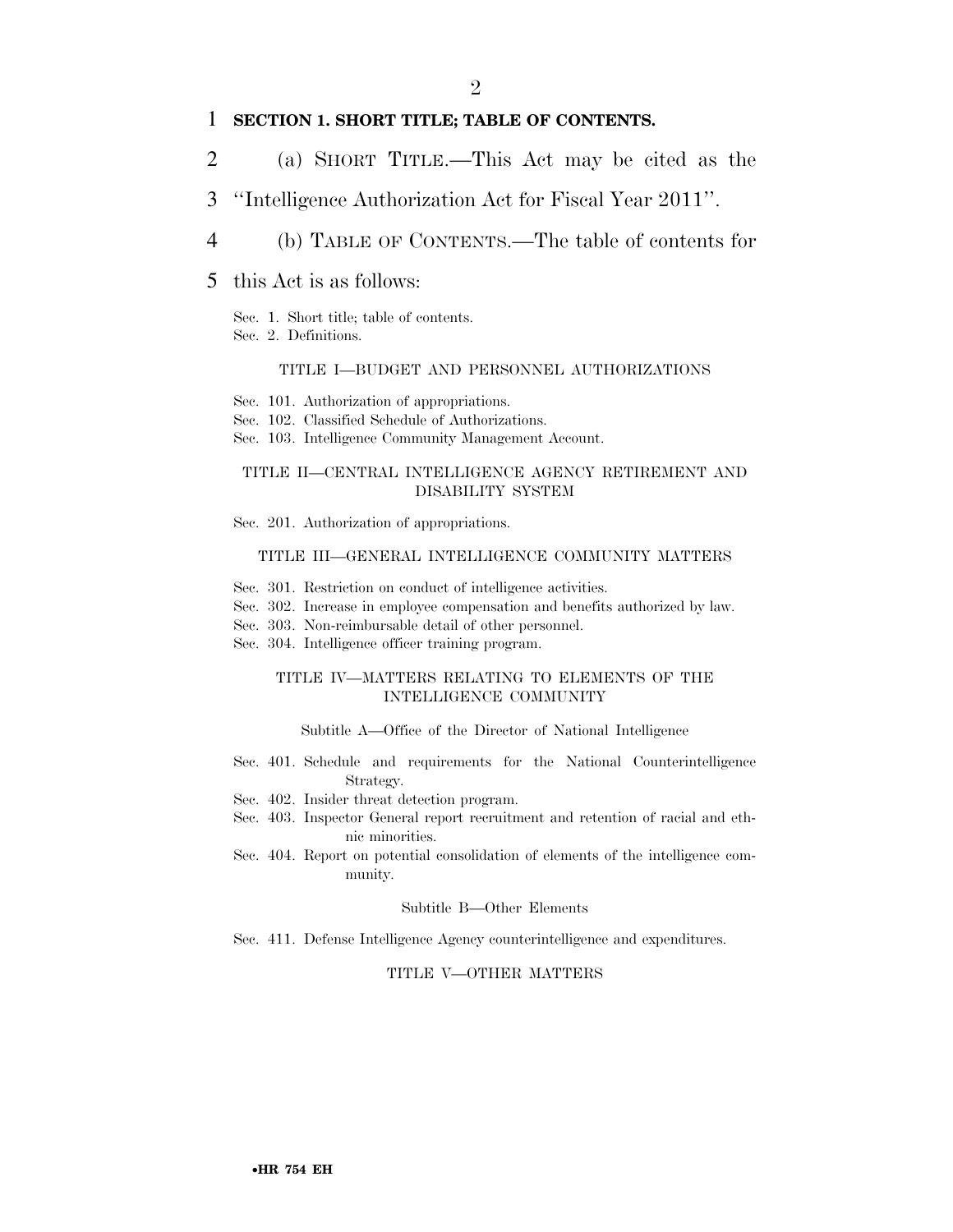|                | Sec. 501. Sense of Congress regarding the priority of railway transportation se-<br>curity.                                                |
|----------------|--------------------------------------------------------------------------------------------------------------------------------------------|
|                | TITLE VI-HONORING THE MEMBERS OF THE INTELLIGENCE<br>COMMUNITY FOR THEIR ROLE IN THE MISSION THAT KILLED<br>OSAMA BIN LADEN ON MAY 1, 2011 |
|                | Sec. 601. Honoring the members of the intelligence community for their role<br>in the mission that killed Osama bin Laden on May 1, 2011.  |
| 1              | SEC. 2. DEFINITIONS.                                                                                                                       |
| $\overline{2}$ | In this Act:                                                                                                                               |
| 3              | (1) CONGRESSIONAL INTELLIGENCE COMMIT-                                                                                                     |
| 4              | TEES.—The term "congressional intelligence com-                                                                                            |
| 5              | mittees" means-                                                                                                                            |
| 6              | (A) the Select Committee on Intelligence of                                                                                                |
| 7              | the Senate; and                                                                                                                            |
| 8              | (B) the Permanent Select Committee on                                                                                                      |
| 9              | Intelligence of the House of Representatives.                                                                                              |
| 10             | INTELLIGENCE COMMUNITY.—The<br><sup>(2)</sup><br>term                                                                                      |
| 11             | "intelligence community" has the meaning given                                                                                             |
| 12             | that term in section $3(4)$ of the National Security                                                                                       |
| 13             | Act of 1947 (50 U.S.C. 401a(4)).                                                                                                           |
| 14             | <b>TITLE I-BUDGET AND</b>                                                                                                                  |
| 15             | PERSONNEL AUTHORIZATIONS                                                                                                                   |
| 16             | SEC. 101. AUTHORIZATION OF APPROPRIATIONS.                                                                                                 |
| 17             | Funds are hereby authorized to be appropriated for                                                                                         |
| 18             | fiscal year 2011 for the conduct of the intelligence and                                                                                   |
| 19             | intelligence-related activities of the following elements of                                                                               |
| 20             | the United States Government:                                                                                                              |

•**HR 754 EH**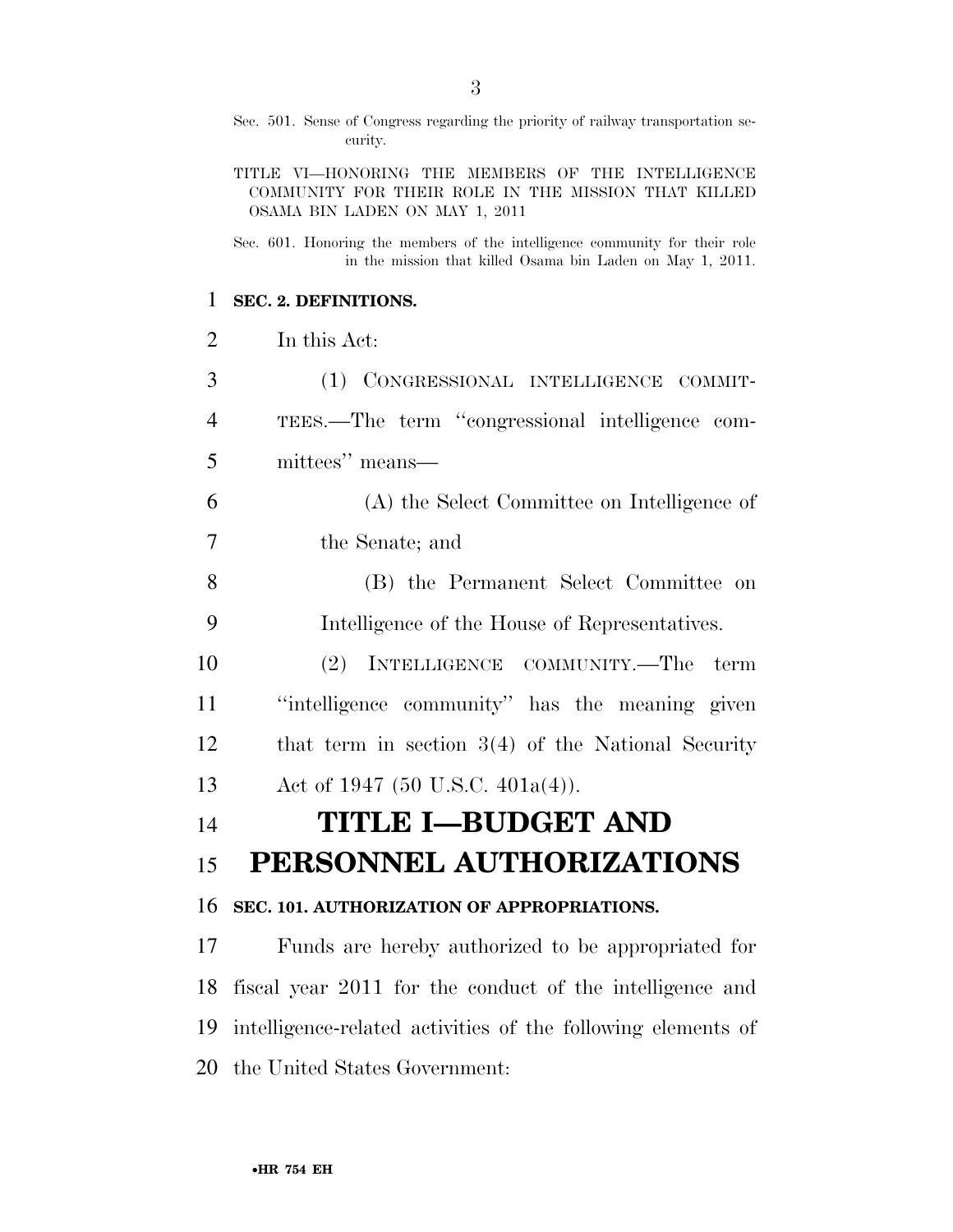| $\mathbf{1}$   | (1) The Office of the Director of National Intel-          |
|----------------|------------------------------------------------------------|
| $\overline{2}$ | ligence.                                                   |
| 3              | (2) The Central Intelligence Agency.                       |
| $\overline{4}$ | (3) The Department of Defense.                             |
| 5              | (4) The Defense Intelligence Agency.                       |
| 6              | (5) The National Security Agency.                          |
| 7              | (6) The Department of the Army, the Depart-                |
| 8              | ment of the Navy, and the Department of the Air            |
| 9              | Force.                                                     |
| 10             | (7) The Coast Guard.                                       |
| 11             | (8) The Department of State.                               |
| 12             | (9) The Department of the Treasury.                        |
| 13             | (10) The Department of Energy.                             |
| 14             | (11) The Department of Justice.                            |
| 15             | (12) The Federal Bureau of Investigation.                  |
| 16             | (13) The Drug Enforcement Administration.                  |
| 17             | (14) The National Reconnaissance Office.                   |
| 18             | (15) The National Geospatial-Intelligence                  |
| 19             | Agency.                                                    |
| 20             | (16) The Department of Homeland Security.                  |
| 21             | SEC. 102. CLASSIFIED SCHEDULE OF AUTHORIZATIONS.           |
| 22             | (a) SPECIFICATIONS OF AMOUNTS AND PERSONNEL                |
| 23             | LEVELS.—The amounts authorized to be appropriated          |
| 24             | under section 101 and the authorized personnel levels (ex- |
| 25             | pressed as full-time equivalent positions) as of September |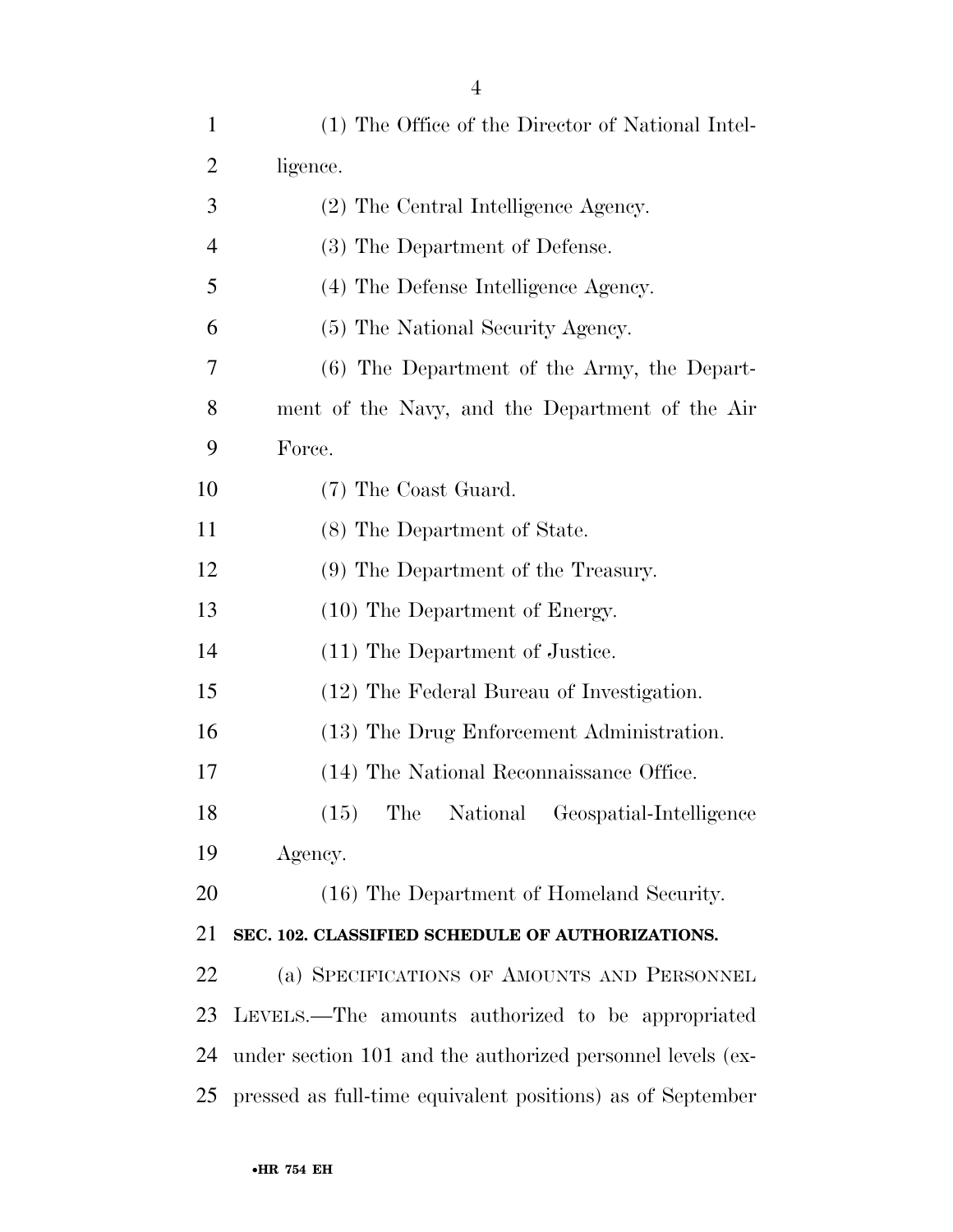30, 2011, for the conduct of the intelligence activities of the elements listed in paragraphs (1) through (16) of sec- tion 101, are those specified in the classified Schedule of Authorizations prepared to accompany the bill H.R. 754 of the One Hundred Twelfth Congress.

 (b) AVAILABILITY OF CLASSIFIED SCHEDULE OF AU- THORIZATIONS.—The classified Schedule of Authoriza- tions referred to in subsection (a) shall be made available to the Committee on Appropriations of the Senate, the Committee on Appropriations of the House of Representa- tives, and to the President. The President shall provide for suitable distribution of the Schedule, or of appropriate portions of the Schedule, within the executive branch.

# **SEC. 103. INTELLIGENCE COMMUNITY MANAGEMENT AC-COUNT.**

 (a) AUTHORIZATION OF APPROPRIATIONS.—There is authorized to be appropriated for the Intelligence Commu- nity Management Account of the Director of National In- telligence for fiscal year 2011 the sum of \$660,732,000. Within such amount, funds identified in the classified Schedule of Authorizations referred to in section 102(a) for advanced research and development shall remain avail-able until September 30, 2012.

 (b) AUTHORIZED PERSONNEL LEVELS.—The ele-ments within the Intelligence Community Management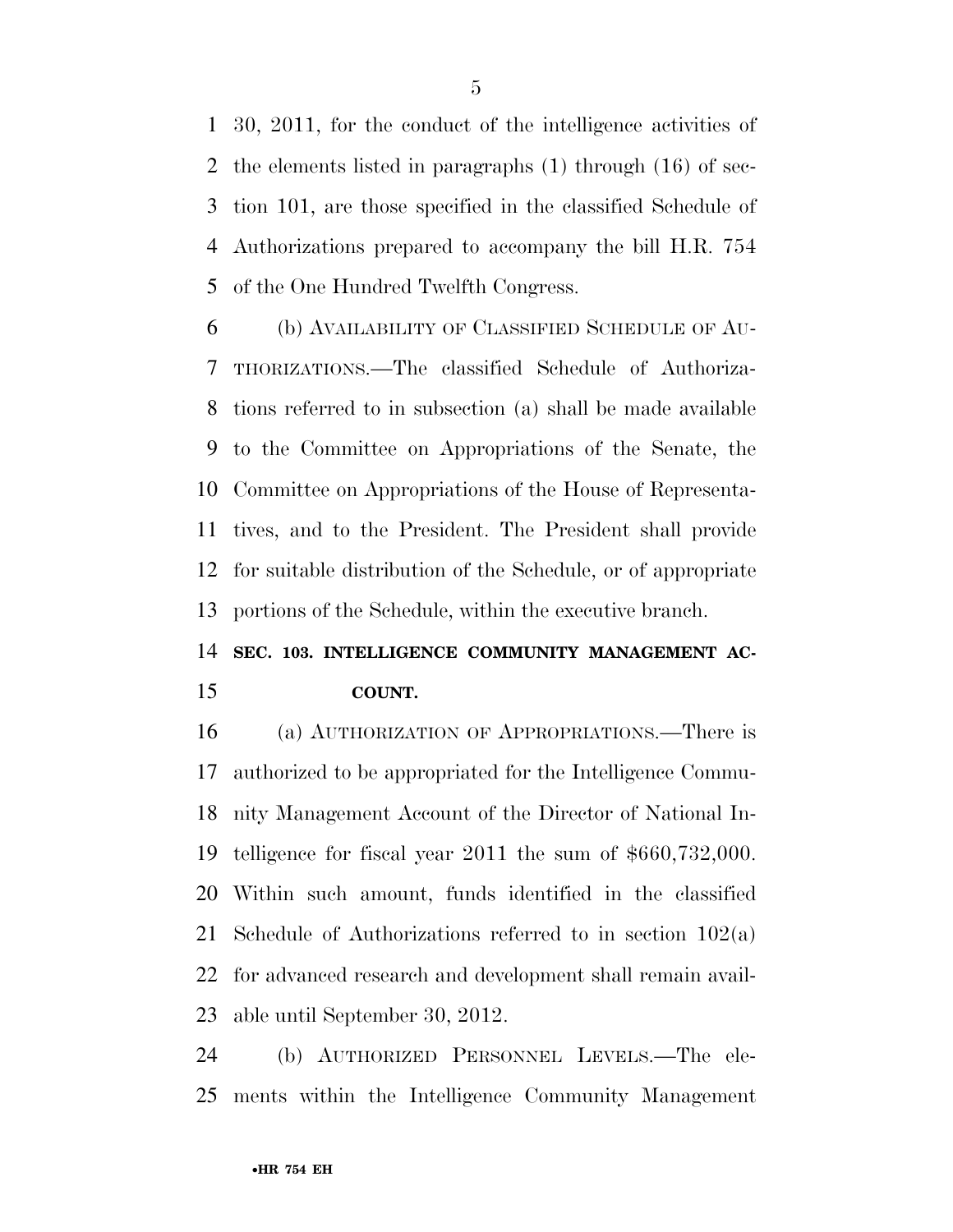Account of the Director of National Intelligence are au- thorized 787 full-time equivalent personnel as of Sep- tember 30, 2011. Personnel serving in such elements may be permanent employees of the Office of the Director of National Intelligence or personnel detailed from other ele-ments of the United States Government.

(c) CLASSIFIED AUTHORIZATIONS.—

8 (1) AUTHORIZATION OF APPROPRIATIONS.—In addition to amounts authorized to be appropriated for the Intelligence Community Management Ac- count by subsection (a), there are authorized to be appropriated for the Community Management Ac- count for fiscal year 2011 such additional amounts as are specified in the classified Schedule of Author- izations referred to in section 102(a). Such addi- tional amounts made available for advanced research and development shall remain available until Sep-tember 30, 2012.

 (2) AUTHORIZATION OF PERSONNEL.—In addi- tion to the personnel authorized by subsection (b) 21 for elements of the Intelligence Community Manage- ment Account as of September 30, 2011, there are authorized such full-time equivalent personnel for the Community Management Account as of that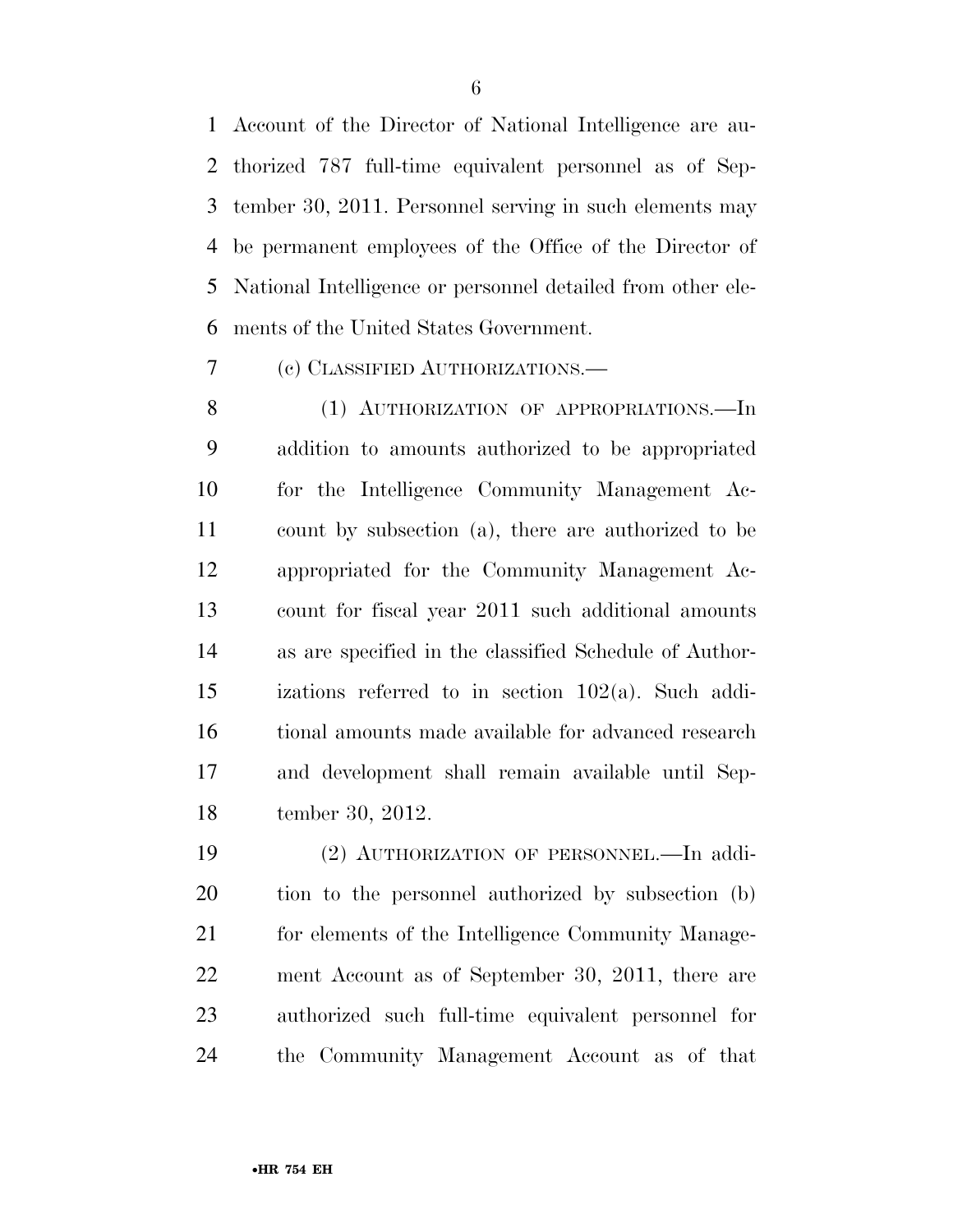date as are specified in the classified Schedule of 2 Authorizations referred to in section  $102(a)$ .

# **TITLE II—CENTRAL INTEL- LIGENCE AGENCY RETIRE- MENT AND DISABILITY SYS-TEM**

## **SEC. 201. AUTHORIZATION OF APPROPRIATIONS.**

 There is authorized to be appropriated for the Cen- tral Intelligence Agency Retirement and Disability Fund for fiscal year 2011 the sum of \$292,000,000.

# **TITLE III—GENERAL INTEL- LIGENCE COMMUNITY MAT-TERS**

**SEC. 301. RESTRICTION ON CONDUCT OF INTELLIGENCE** 

## **ACTIVITIES.**

 The authorization of appropriations by this Act shall not be deemed to constitute authority for the conduct of any intelligence activity which is not otherwise authorized by the Constitution or the laws of the United States.

 **SEC. 302. INCREASE IN EMPLOYEE COMPENSATION AND BENEFITS AUTHORIZED BY LAW.** 

 Appropriations authorized by this Act for salary, pay, retirement, and other benefits for Federal employees may be increased by such additional or supplemental amounts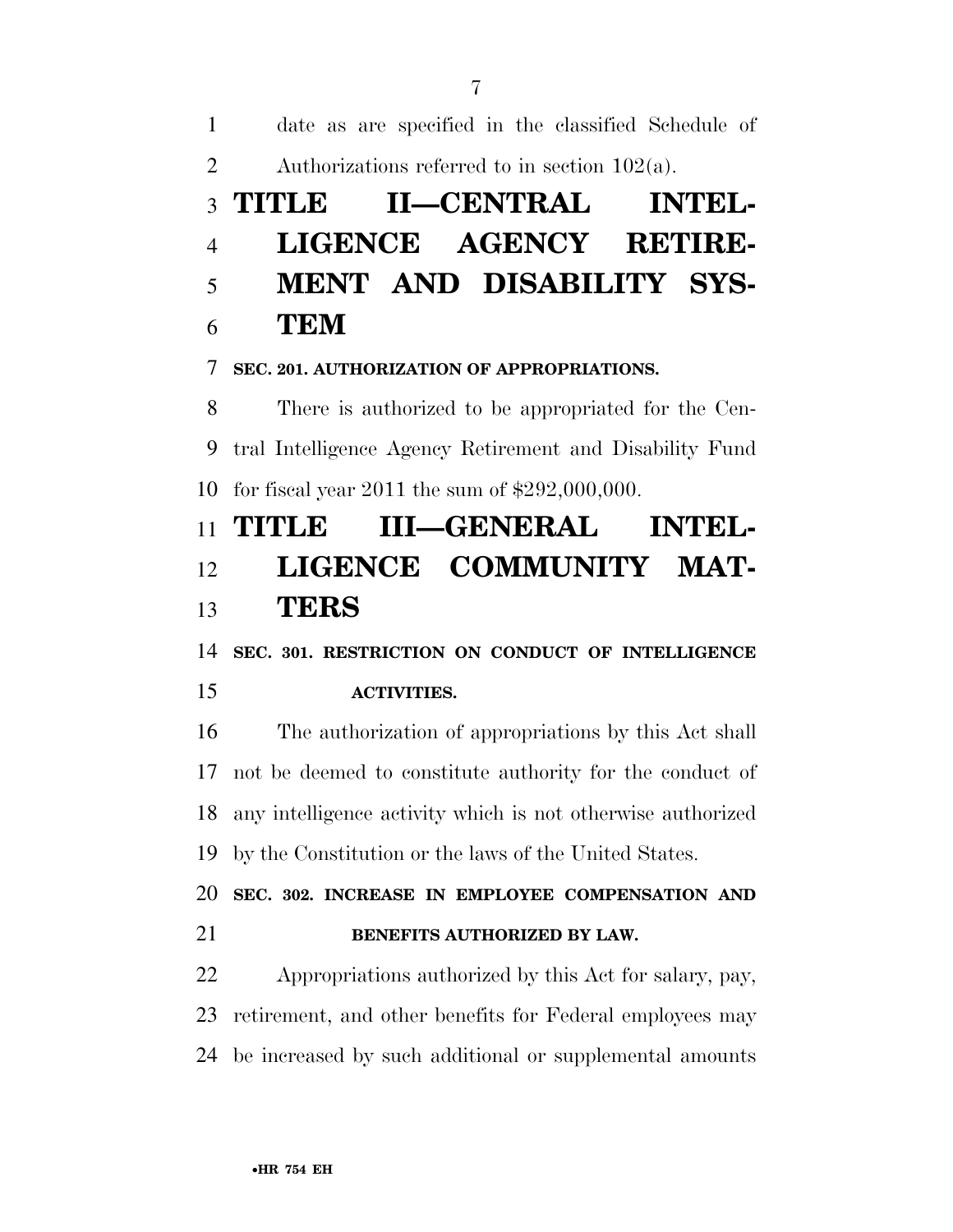as may be necessary for increases in such compensation or benefits authorized by law.

## **SEC. 303. NON-REIMBURSABLE DETAIL OF OTHER PER-SONNEL.**

 (a) IN GENERAL.—Section 113A of the National Se- curity Act of 1947 (50 U.S.C. 404h–1) is amended to read as follows:

''NON-REIMBURSABLE DETAIL OF OTHER PERSONNEL

 ''SEC. 113A. An officer or employee of the United States or member of the Armed Forces may be detailed to the staff of an element of the intelligence community funded through the National Intelligence Program from another element of the intelligence community or from an- other element of the United States Government on a non- reimbursable basis, as jointly agreed to by the heads of the receiving and detailing elements, for a period not to exceed two years. This section does not limit any other source of authority for reimbursable or non-reimbursable details.''.

 (b) TABLE OF CONTENTS AMENDMENT.—The table of contents in the first section of such Act is amended by striking the item relating to section 113A and inserting the following:

''Sec. 113A. Non-reimbursable detail of other personnel.''.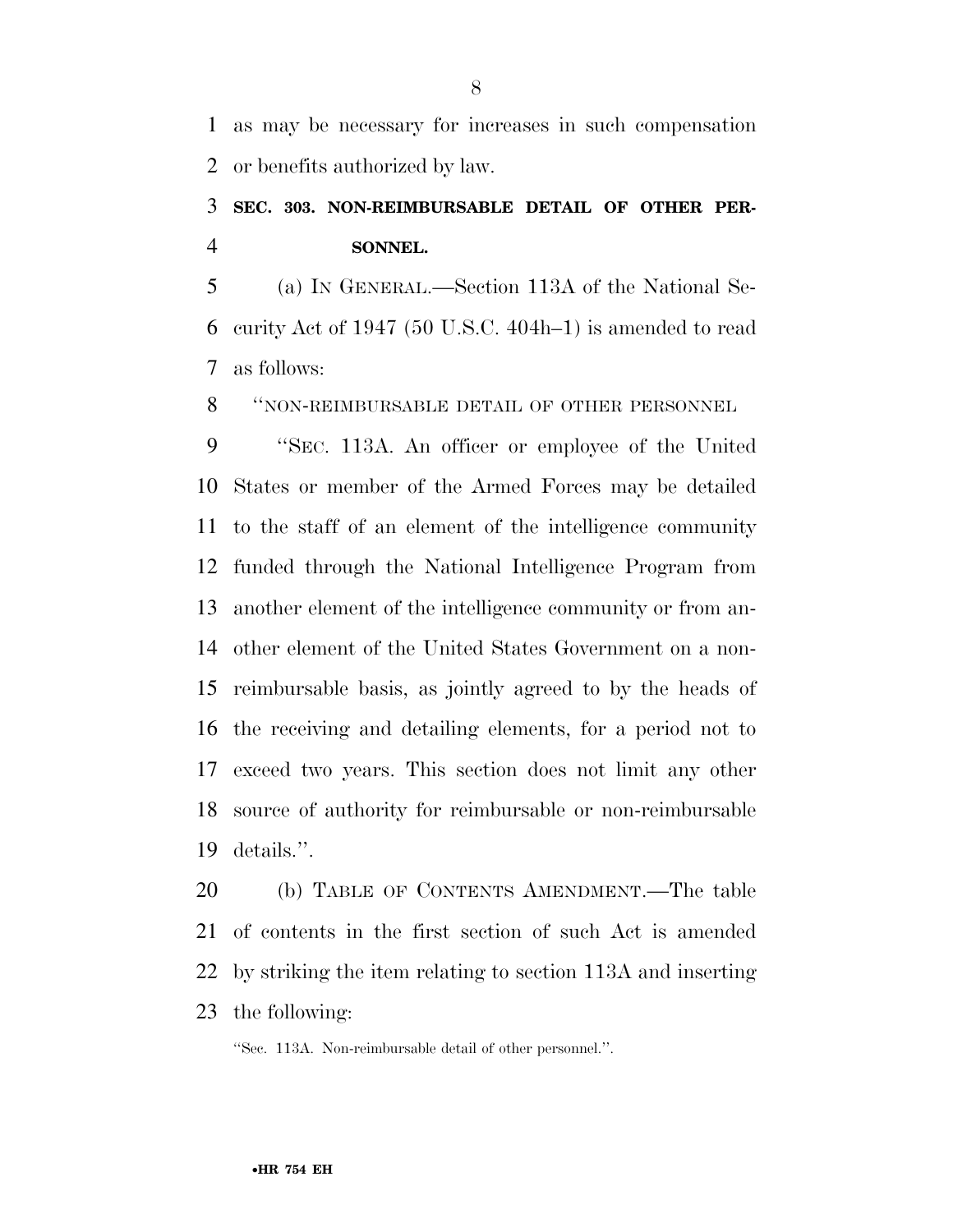| $\mathbf{1}$   | SEC. 304. INTELLIGENCE OFFICER TRAINING PROGRAM.              |
|----------------|---------------------------------------------------------------|
| $\overline{2}$ | Section 1024 of the National Security Act of 1947             |
| 3              | $(50 \text{ U.S.C. } 441p)$ is amended—                       |
| $\overline{4}$ | $(1)$ in subsection $(a)(1)$ , by striking "subsection        |
| 5              | (b)" and inserting "subsections (b) and $(c)$ ";              |
| 6              | $(2)$ by redesignating subsections $(e)$ through $(f)$        |
| 7              | as subsections (d) through (g), respectively;                 |
| 8              | $(3)$ by inserting after subsection (b), the fol-             |
| 9              | lowing:                                                       |
| 10             | "(c) GRANT PROGRAM FOR HISTORICALLY BLACK                     |
| 11             | COLLEGES AND UNIVERSITIES. $-(1)$ The Director may            |
| 12             | provide grants to historically black colleges and univer-     |
| 13             | sities to provide programs of study in educational dis-       |
| 14             | ciplines identified under subsection $(a)(2)$ or described in |
| 15             | paragraph $(2)$ .                                             |
| 16             | "(2) A grant provided under paragraph $(1)$ may be            |
| 17             | used to provide programs of study in the following edu-       |
|                | 18 cational disciplines:                                      |
| 19             | "(A) Intermediate and advanced foreign lan-                   |
| 20             | guages deemed in the immediate interest of the in-            |
| 21             | telligence community, including Farsi, Pashto, Mid-           |
| 22             | dle Eastern, African, and South Asian dialects.               |
| 23             | "(B) Study abroad programs and cultural im-                   |
| 24             | mersion programs."; and                                       |
| 25             | $(4)$ in paragraph $(g)$ (as so redesignated)—                |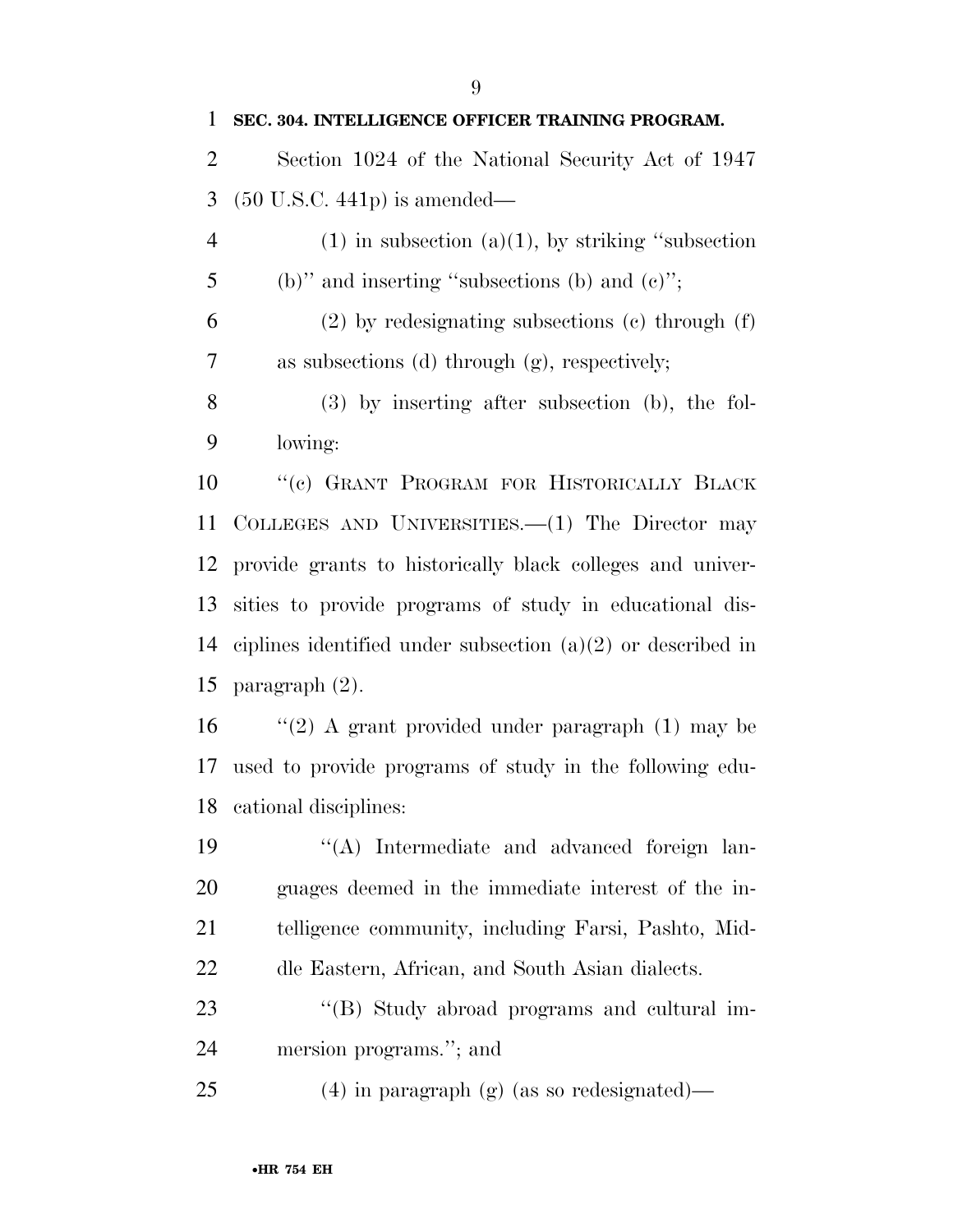| $\mathbf{1}$   | $(A)$ by redesignating paragraph $(2)$ as           |
|----------------|-----------------------------------------------------|
| $\overline{2}$ | paragraph (3);                                      |
| 3              | $(B)$ by inserting after paragraph $(1)$ , the      |
| $\overline{4}$ | following:                                          |
| 5              | "(2) HISTORICALLY BLACK COLLEGE AND UNI-            |
| 6              | VERSITY.—The term 'historically black college and   |
| 7              | university' has the meaning given the term 'part B  |
| 8              | institution' in section 322 of the Higher Education |
| 9              | Act of 1965 (20 U.S.C. 1061)."; and                 |
| 10             | (C) by adding at the end the following:             |
| 11             | "(4) STUDY ABROAD PROGRAM.—The<br>term              |
| 12             | 'study abroad program' means a program of study     |
| 13             | that-                                               |
| 14             | "(A) takes places outside the geographical          |
| 15             | boundaries of the United States;                    |
| 16             | "(B) focuses on areas of the world that are         |
| 17             | critical to the national security interests of the  |
| 18             | United States and are generally underrep-           |
| 19             | resented in study abroad programs at institu-       |
| 20             | tions of higher education, including Africa,        |
| 21             | Asia, Central and Eastern Europe, Eurasia,          |
| 22             | Latin America, and the Middle East; and             |
| 23             | $\lq\lq$ (C) is a credit or noncredit program.".    |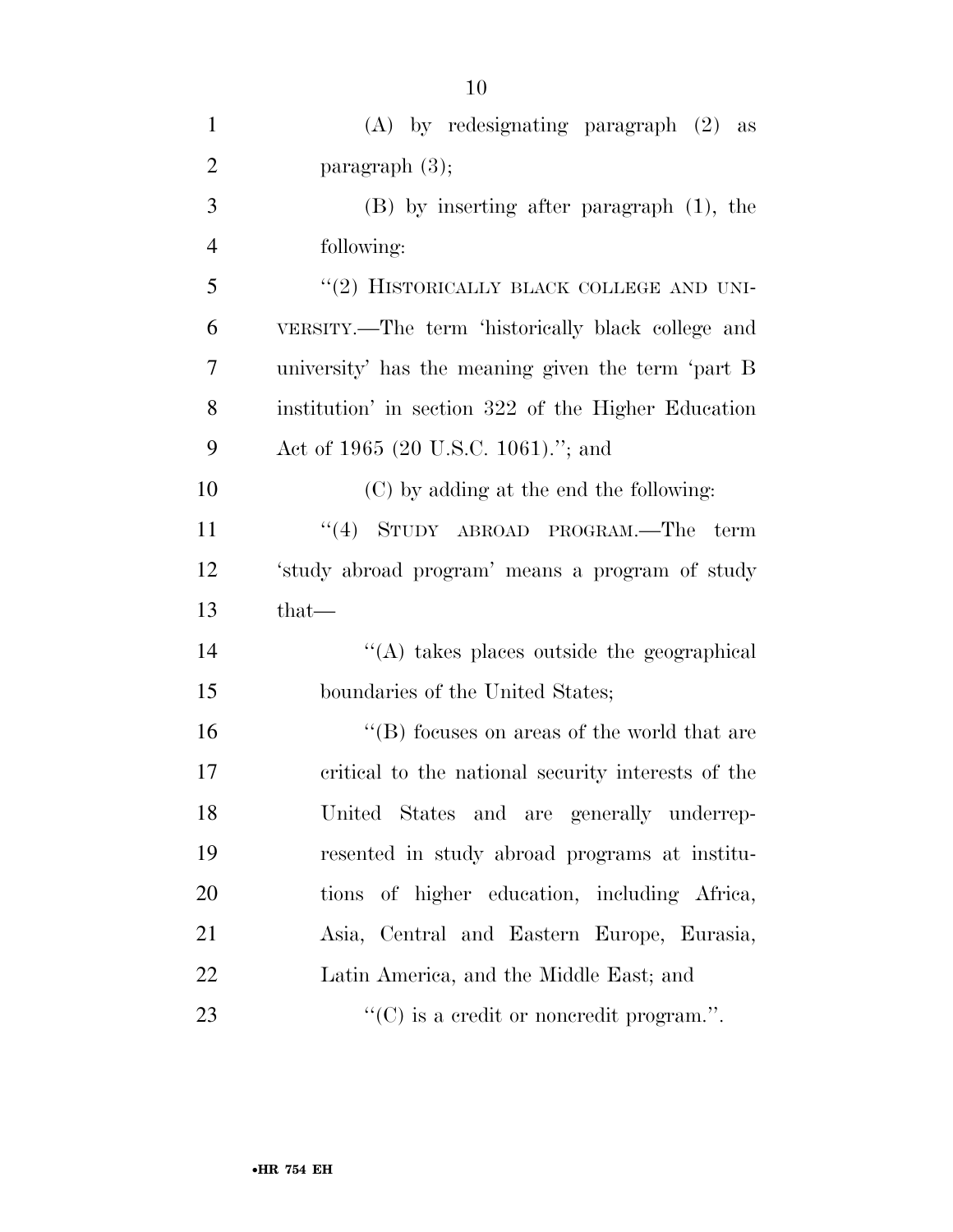| $\mathbf{1}$   | TITLE IV-MATTERS RELATING                                 |
|----------------|-----------------------------------------------------------|
| $\overline{2}$ | TO ELEMENTS OF THE INTEL-                                 |
| 3              | <b>LIGENCE COMMUNITY</b>                                  |
| $\overline{4}$ | <b>Subtitle A–Office of the Director</b>                  |
| 5              | of National Intelligence                                  |
| 6              | SEC. 401. SCHEDULE AND REQUIREMENTS FOR THE NA-           |
| 7              | TIONAL COUNTERINTELLIGENCE STRATEGY.                      |
| 8              | Section $904(d)(2)$ of the Counterintelligence En-        |
| 9              | hancement Act of 2002 (50 U.S.C. $402e(d)(2)$ ) is amend- |
| 10             | $ed$ —                                                    |
| 11             | (1) by striking "Subject" and inserting the fol-          |
| 12             | lowing:                                                   |
| 13             | "(A) REQUIREMENT TO PRODUCE.—Sub-                         |
| 14             | $ject$ <sup>"</sup> ;                                     |
| 15             | $(2)$ by striking "on an annual basis"; and               |
| 16             | $(3)$ by adding at the end the following:                 |
| 17             | "(B) REVISION AND REQUIREMENT.—The                        |
| 18             | National Counterintelligence Strategy shall be            |
| 19             | revised or updated at least once every three              |
| 20             | years and shall be aligned with the strategy and          |
| 21             | policies of the Director of National Intel-               |
| 22             | ligence.".                                                |
| 23             | SEC. 402. INSIDER THREAT DETECTION PROGRAM.               |
| 24             | INITIAL OPERATING CAPABILITY.—Not later<br>(a)            |

than October 1, 2012, the Director of National Intel-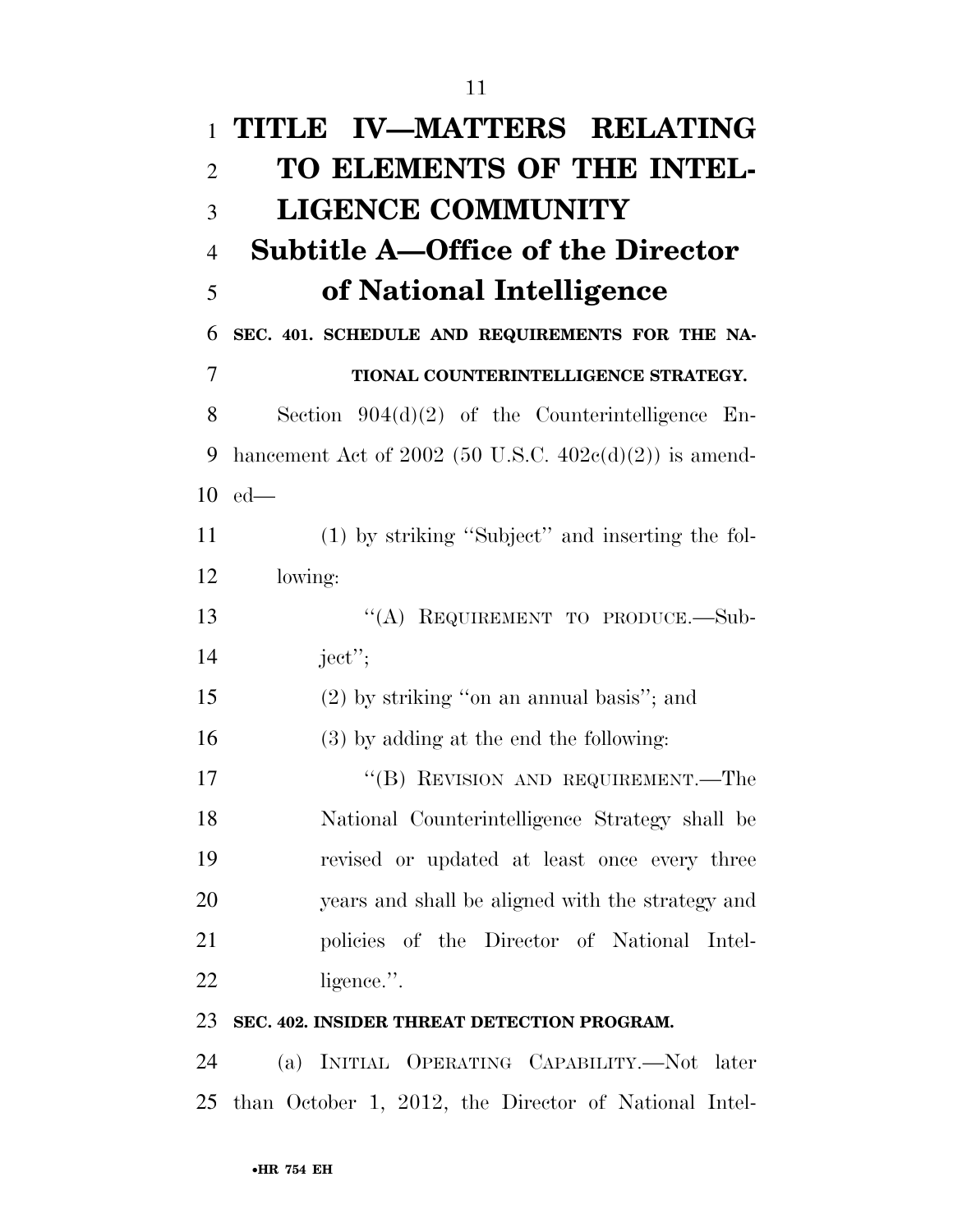ligence shall establish an initial operating capability for an effective automated insider threat detection program for the information resources in each element of the intel- ligence community in order to detect unauthorized access to, or use or transmission of, classified intelligence.

 (b) FULL OPERATING CAPABILITY.—Not later than October 1, 2013, the Director of National Intelligence shall ensure the program described in subsection (a) has reached full operating capability.

 (c) REPORT.—Not later than December 1, 2011, the Director of National Intelligence shall submit to the con- gressional intelligence committees a report on the re- sources required to implement the insider threat detection program referred to in subsection (a) and any other issues related to such implementation the Director considers ap-propriate to include in the report.

 (d) INFORMATION RESOURCES DEFINED.—In this section, the term ''information resources'' means net- works, systems, workstations, servers, routers, applica- tions, databases, websites, online collaboration environ- ments, and any other information resources in an element of the intelligence community designated by the Director of National Intelligence.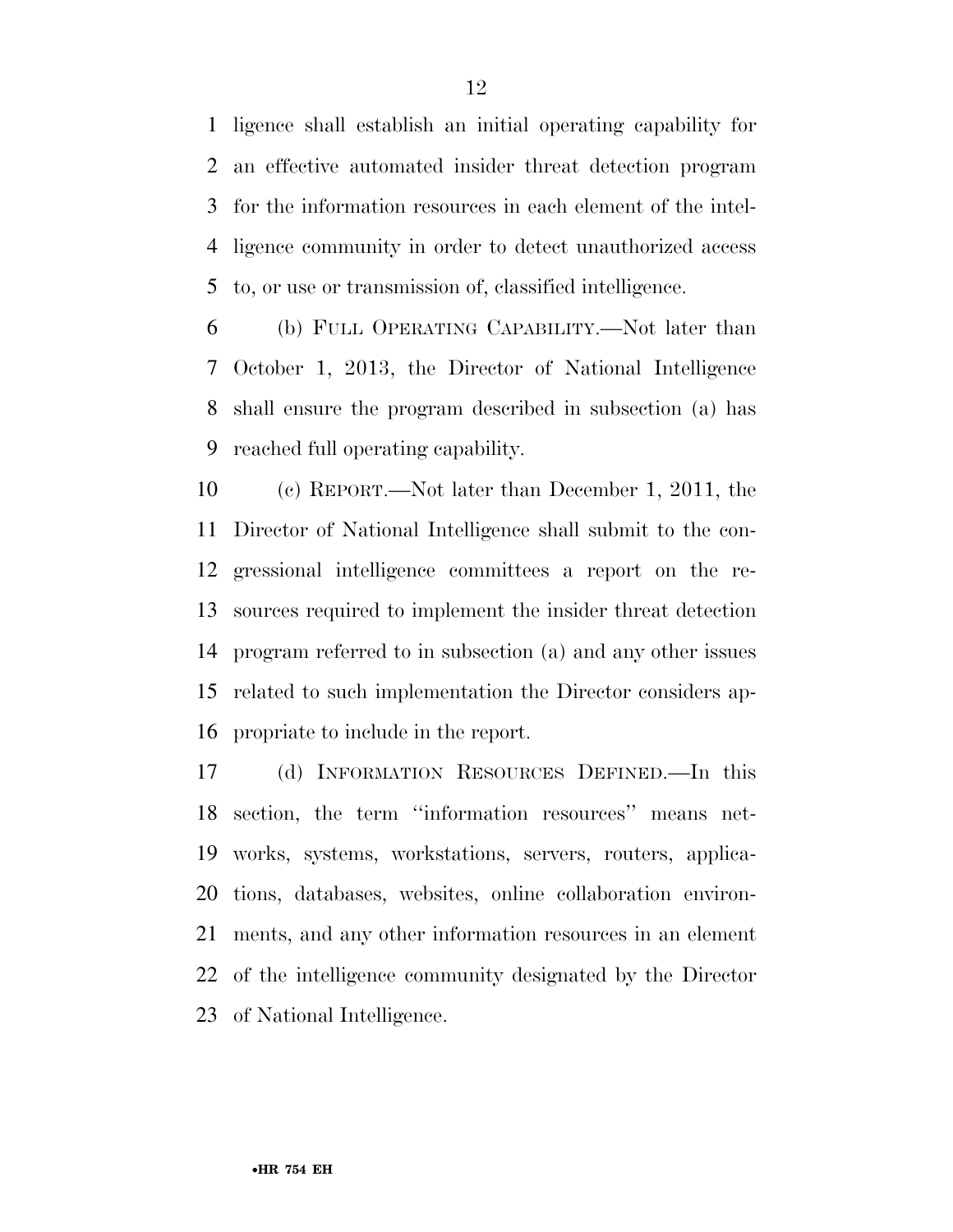# **SEC. 403. INSPECTOR GENERAL REPORT RECRUITMENT AND RETENTION OF RACIAL AND ETHNIC MI-NORITIES.**

 (a) REPORT.—Not later than 180 days after the date of the enactment of this Act, the Inspector General of the Intelligence Community shall submit to Congress a report on the degree to which racial and ethnic minorities in the United States are employed in professional positions in the intelligence community and barriers to the recruitment and retention of additional racial and ethnic minorities in such positions.

 (b) FORM.—The report required under subsection (a) shall be submitted in unclassified form, but may include a classified annex.

## **SEC. 404. REPORT ON POTENTIAL CONSOLIDATION OF ELE-**

**MENTS OF THE INTELLIGENCE COMMUNITY.** 

 Not later than December 31, 2011, the Director of National Intelligence shall submit to congress a report containing any recommendations the Director considers appropriate for consolidating elements of the intelligence community.

## **Subtitle B—Other Elements**

**SEC. 411. DEFENSE INTELLIGENCE AGENCY COUNTER-**

**INTELLIGENCE AND EXPENDITURES.** 

 Section 105 of the National Security Act of 1947 (50 U.S.C. 403–5) is amended—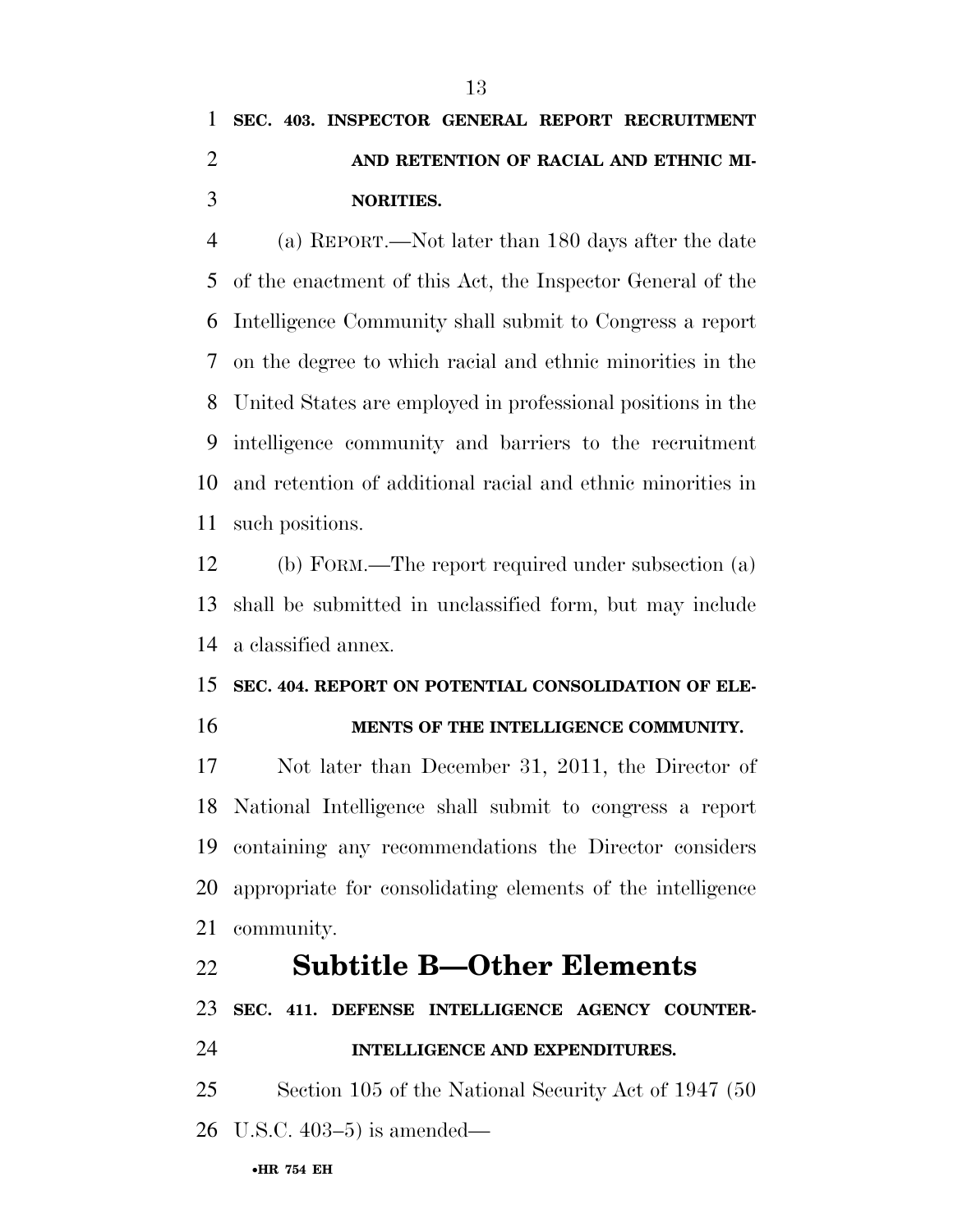1 (1) in subsection (b) $(5)$ , by inserting "and counterintelligence'' after ''human intelligence''; (2) by redesignating subsection (c) as sub- section (d); and (3) by inserting after subsection (b) the fol- lowing: 7 <sup>"</sup>(c) EXPENDITURE OF FUNDS BY THE DEFENSE IN- TELLIGENCE AGENCY.—(1) Subject to paragraphs (2) and (3), the Director of the Defense Intelligence Agency may expend amounts made available to the Director under the National Intelligence Program for human intelligence and counterintelligence activities for objects of a confiden- tial, extraordinary, or emergency nature, without regard to the provisions of law or regulation relating to the ex-penditure of Government funds.

 ''(2) The Director of the Defense Intelligence Agency may not expend more than five percent of the amounts made available to the Director under the National Intel- ligence Program for human intelligence and counterintel- ligence activities for a fiscal year for objects of a confiden- tial, extraordinary, or emergency nature in accordance with paragraph (1) during such fiscal year unless—

23  $\langle A \rangle$  the Director notifies the congressional in- telligence committees of the intent to expend the amounts; and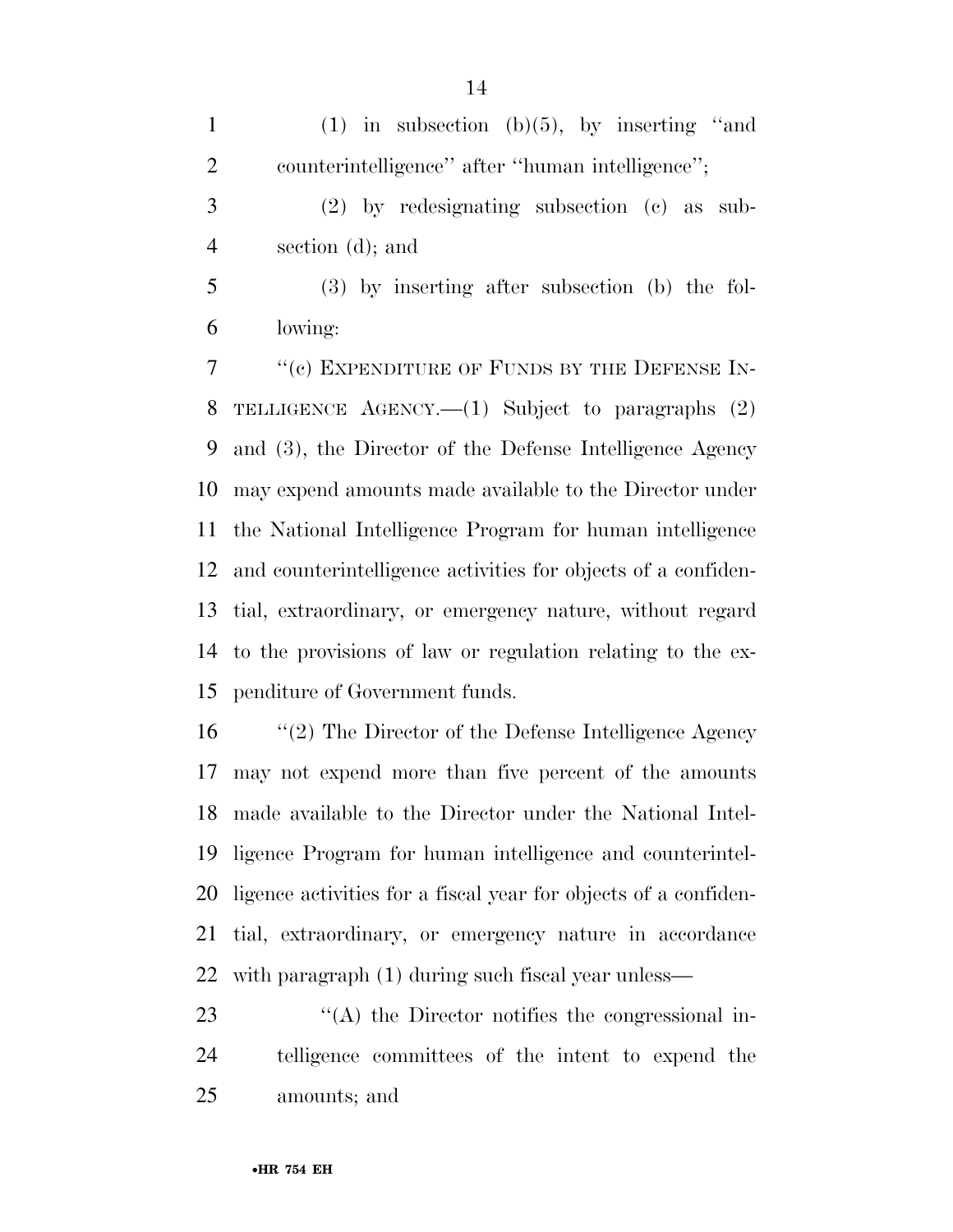1 "(B) 30 days have elapsed from the date on which the Director notifies the congressional intel- ligence committees in accordance with subparagraph  $4(A)$ .

 ''(3) For each expenditure referred to in paragraph (1), the Director shall certify that such expenditure was made for an object of a confidential, extraordinary, or emergency nature.

 ''(4) Not later than December 31 of each year, the Director of the Defense Intelligence Agency shall submit to the congressional intelligence committees a report on any expenditures made during the preceding fiscal year in accordance with paragraph (1).''.

# **TITLE V—OTHER MATTERS**

## **SEC. 501. SENSE OF CONGRESS REGARDING THE PRIORITY**

## **OF RAILWAY TRANSPORTATION SECURITY.**

17 It is the sense of Congress that—

 (1) railway transportation (including subway transit) should be prioritized in the development of transportation security plans by the intelligence community; and

 (2) railway transportation security (including subway transit security) should be included in trans- portation security budgets of the intelligence com-munity.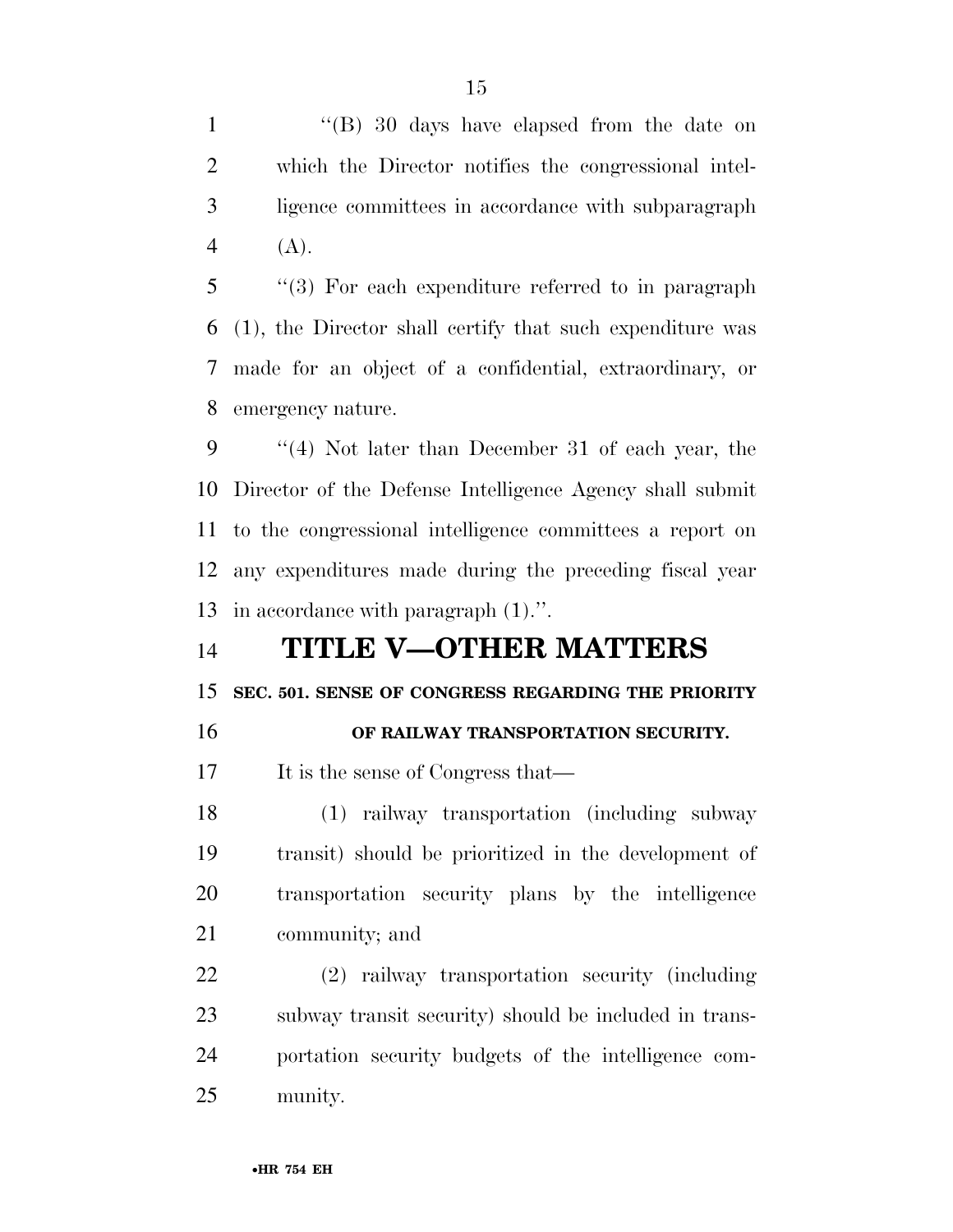# **TITLE VI—HONORING THE MEM- BERS OF THE INTELLIGENCE COMMUNITY FOR THEIR ROLE IN THE MISSION THAT KILLED OSAMA BIN LADEN ON MAY 1, 2011**

 **SEC. 601. HONORING THE MEMBERS OF THE INTEL- LIGENCE COMMUNITY FOR THEIR ROLE IN THE MISSION THAT KILLED OSAMA BIN LADEN ON MAY 1, 2011.** 

Congress—

 (1) commends the men and women of the intel-13 ligence community for the tremendous commitment, perseverance, professionalism, and sacrifice they dis-played in bringing Osama bin Laden to justice;

 (2) commends the men and women of the intel- ligence community for committing themselves to de-feating, disrupting, and dismantling al Qaeda; and

 (3) reaffirms its commitment to using the capa-bilities and skills of the intelligence community to—

 (A) disrupt, dismantle, and defeat al Qaeda and affiliated organizations around the world that threaten the national security of the United States;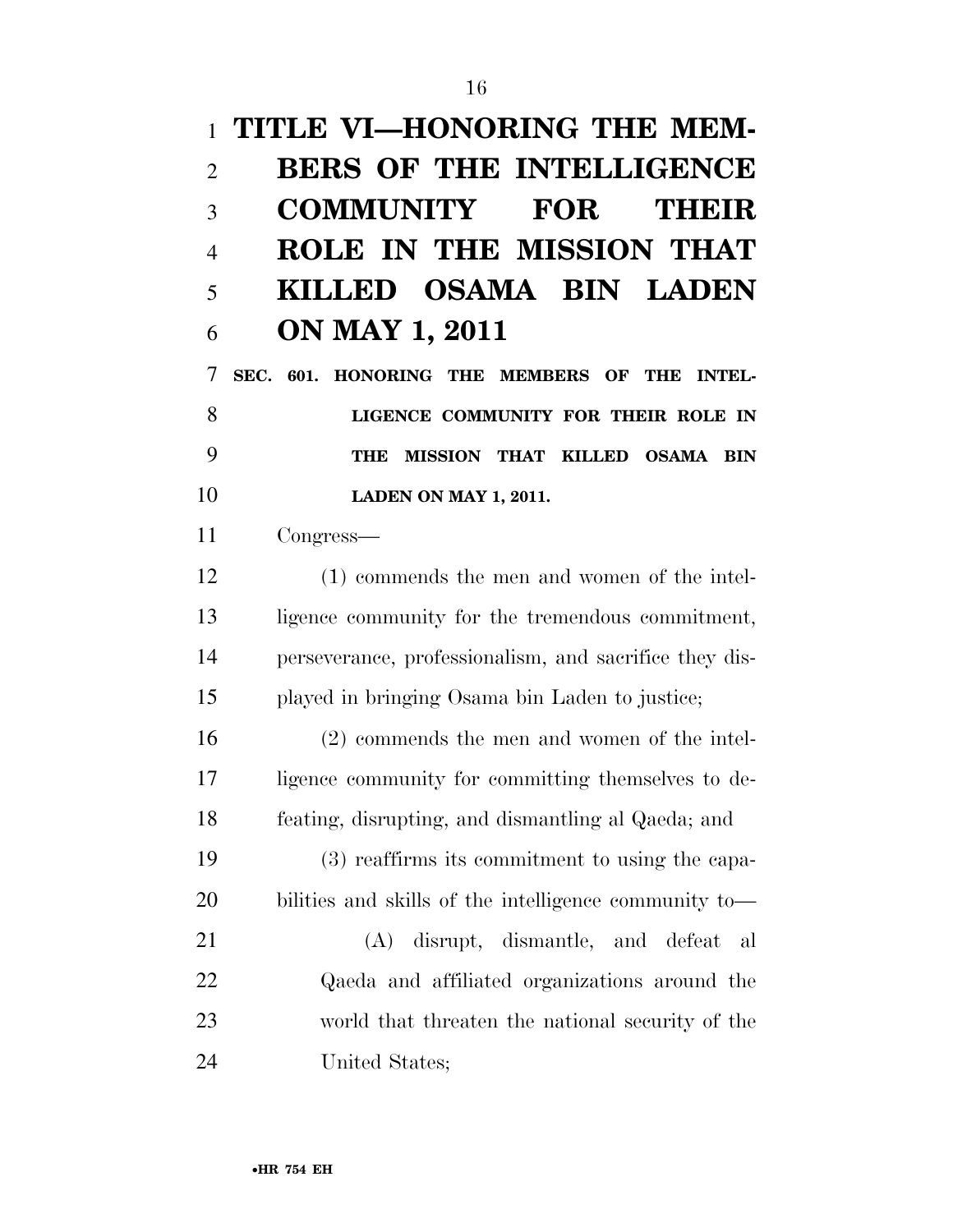|               | (B) eliminate safe havens for terrorists in       |
|---------------|---------------------------------------------------|
| $\mathcal{L}$ | Afghanistan and Pakistan; and                     |
| -3            | (C) bring terrorists to justice.                  |
|               | Passed the House of Representatives May 13, 2011. |

Attest:

*Clerk.*